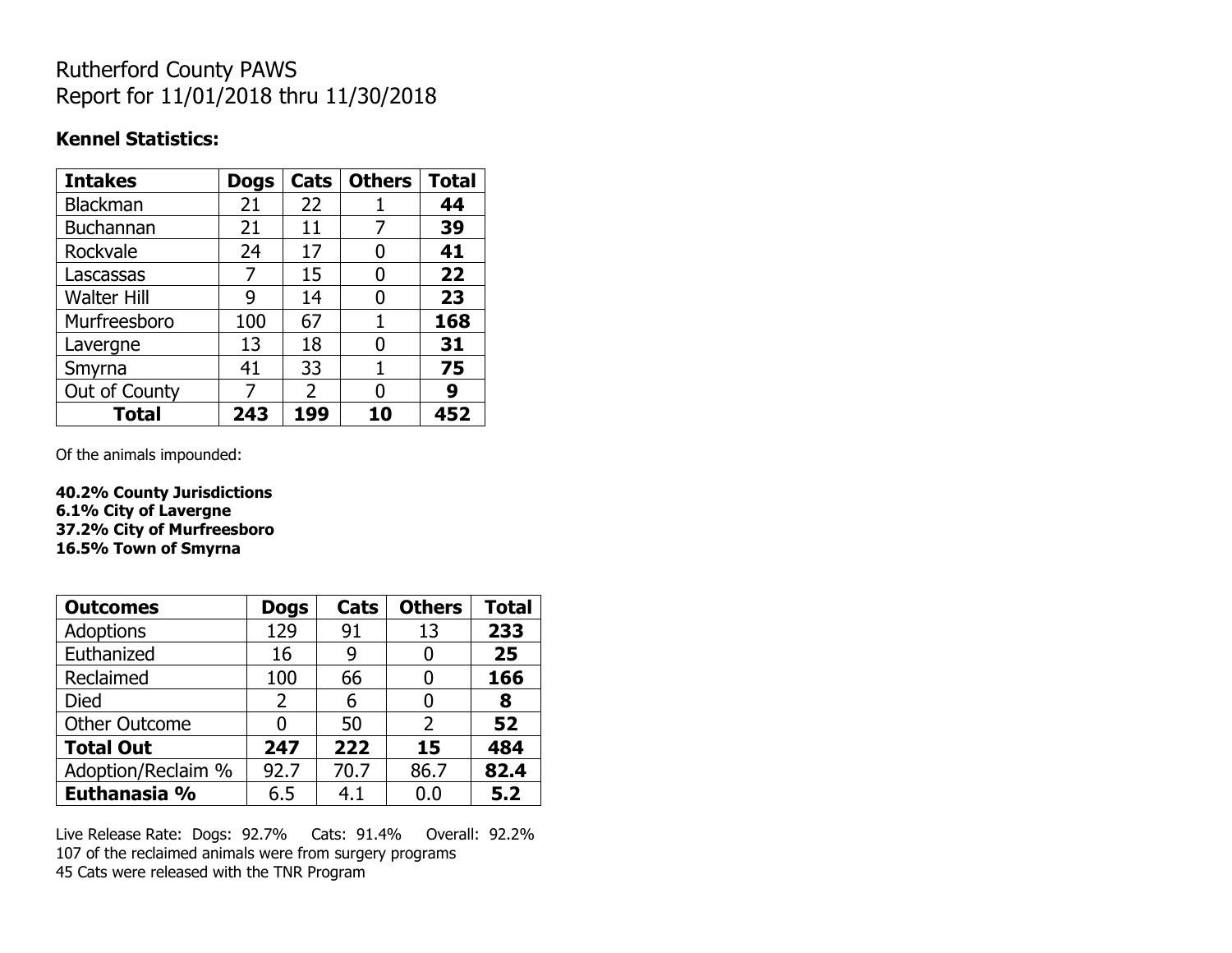Animals left in shelter on 11/30/2018: 104

2218 People visited the shelter looking for a lost /new pet.

2165 Logged calls/voice mails for the month.

### **Activity Report by Jurisdiction:**

| Zones        | <b>Calls Received</b> | Calls Completed |
|--------------|-----------------------|-----------------|
| Blackman     | 223                   | 223             |
| Buchannan    | 145                   | 145             |
| Lavergne     | 268                   | 269             |
| Lascassas    | 121                   | 120             |
| Murfreesboro | 613                   | 614             |
| Rockvale     | 176                   | 176             |
| Smyrna       | 185                   | 187             |
| Walter Hill  | 104                   | 103             |
| Out of Area  | 9                     | 9               |
| <b>Total</b> | 1844                  | 1846            |

42.2% County Jurisdictions 14.5% City of Lavergne 33.3% City of Murfreesboro 10.0% Town of Smyrna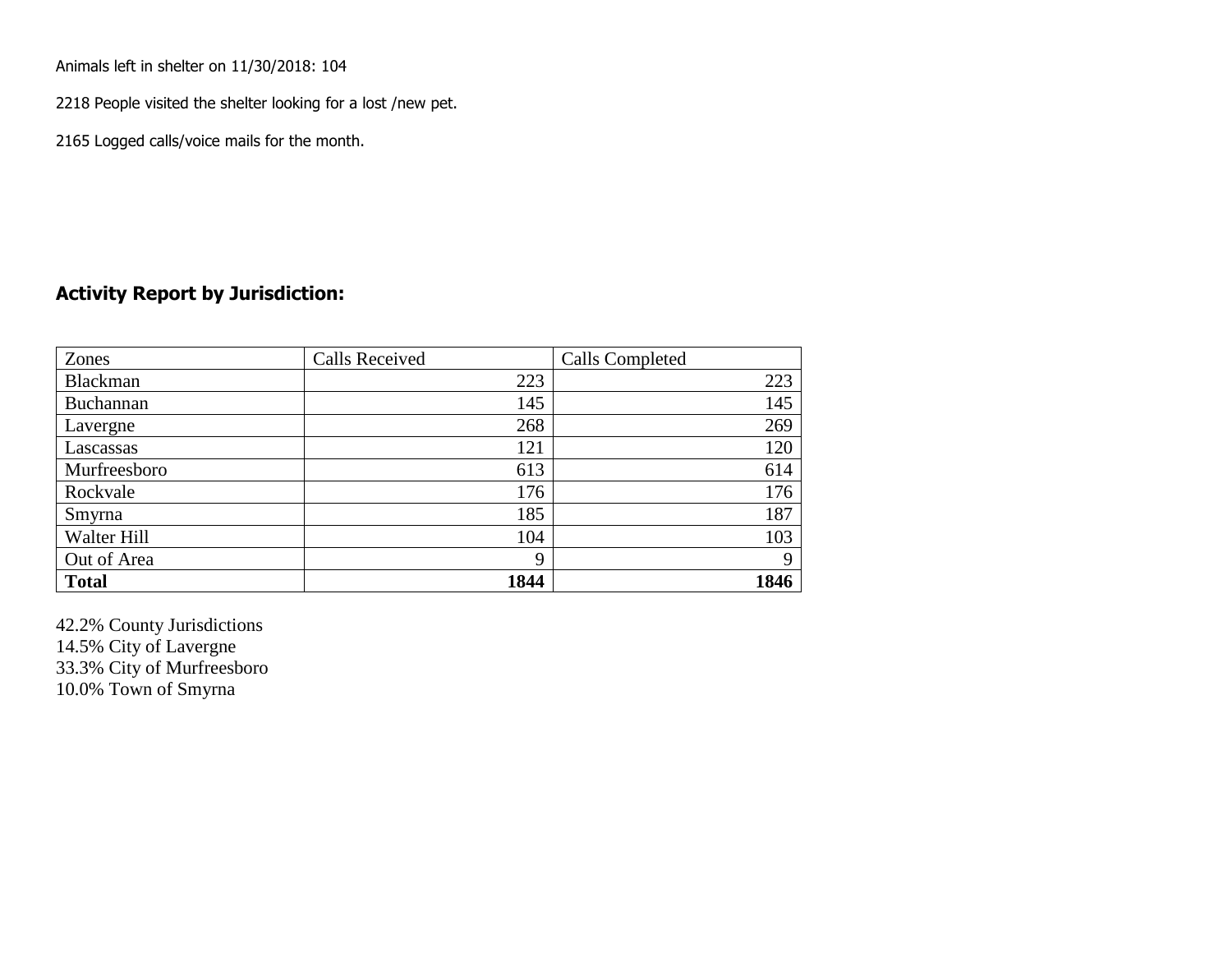## **Mileage:**

| <b>Officer</b> | <b>Miles</b> |
|----------------|--------------|
| 421            | 1550         |
| 422            | 222          |
| 423            | 1579         |
| 424            | 2013         |
| 426            | 1548         |
| 427            | 1005         |
| 428            | 1525         |
| 429            | 273          |
| 430            | 1047         |
| 437            | 1454         |
|                |              |
|                |              |
|                |              |
|                |              |
|                |              |
|                |              |
|                |              |
| <b>Total</b>   | 12216        |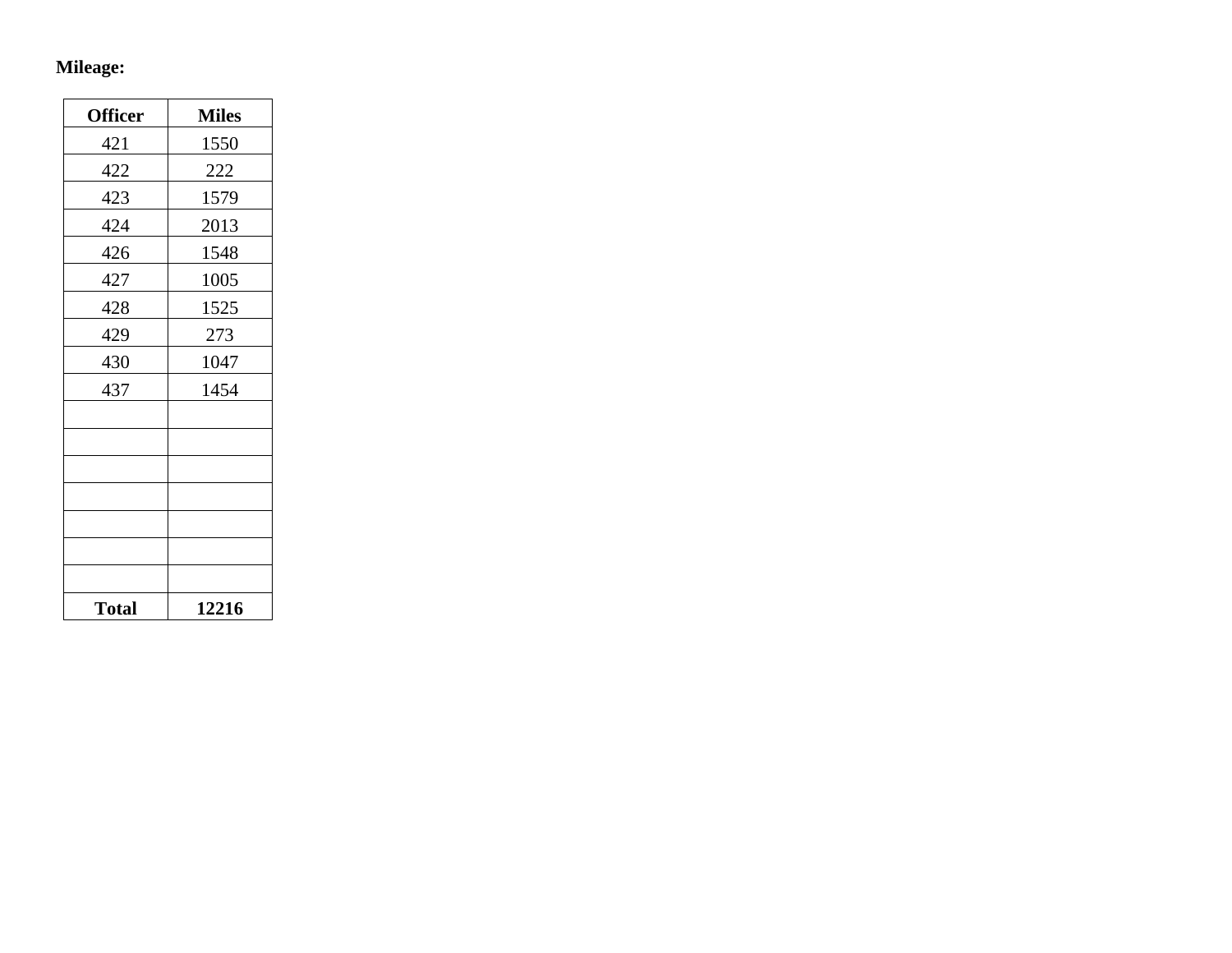# Fiscal Year-to-Date Report 07/01/2018 thru 11/30/2018

### **Kennel Statistics:**

| <b>Intakes</b>     | <b>Dogs</b> | Cats | <b>Others</b> | <b>Total</b> |
|--------------------|-------------|------|---------------|--------------|
| Blackman           | 95          | 173  | 2             | 270          |
| <b>Buchannan</b>   | 76          | 48   | 9             | 133          |
| Rockvale           | 95          | 137  | 5             | 237          |
| Lascassas          | 66          | 87   | 8             | 161          |
| <b>Walter Hill</b> | 55          | 76   | 2             | 133          |
| Murfreesboro       | 578         | 497  | 29            | 1104         |
| Lavergne           | 141         | 223  | 4             | 368          |
| Smyrna             | 180         | 295  | 8             | 483          |
| Out of County      | 28          | 4    | 0             | 32           |
| <b>Total</b>       | 1314        | 1540 | 67            | 2921         |

Of the animals impounded since July 01:

**33.1% County Jurisdictions**

**12.6% City of Lavergne 37.8% City of Murfreesboro**

**16.5% Town of Smyrna**

| <b>Outcomes</b>      | <b>Dogs</b> | Cats | <b>Others</b>  | <b>Total</b> |
|----------------------|-------------|------|----------------|--------------|
| <b>Adoptions</b>     | 705         | 802  | 34             | 1541         |
| Euthanized           | 72          | 110  | 9              | 191          |
| Reclaimed            | 520         | 358  | 5              | 883          |
| <b>Died</b>          |             | 57   | $\overline{2}$ | 66           |
| <b>Other Outcome</b> |             | 354  | 16             | 377          |
| <b>Total Out</b>     | 1311        | 1681 | 66             | 3058         |
| Adoption/Reclaim %   | 93.4        | 69.0 | 59.1           | 79.3         |
| Euthanasia %         | 5.5         | 6.5  | 13.6           | 6.3          |

Live Release Rate: 90.8%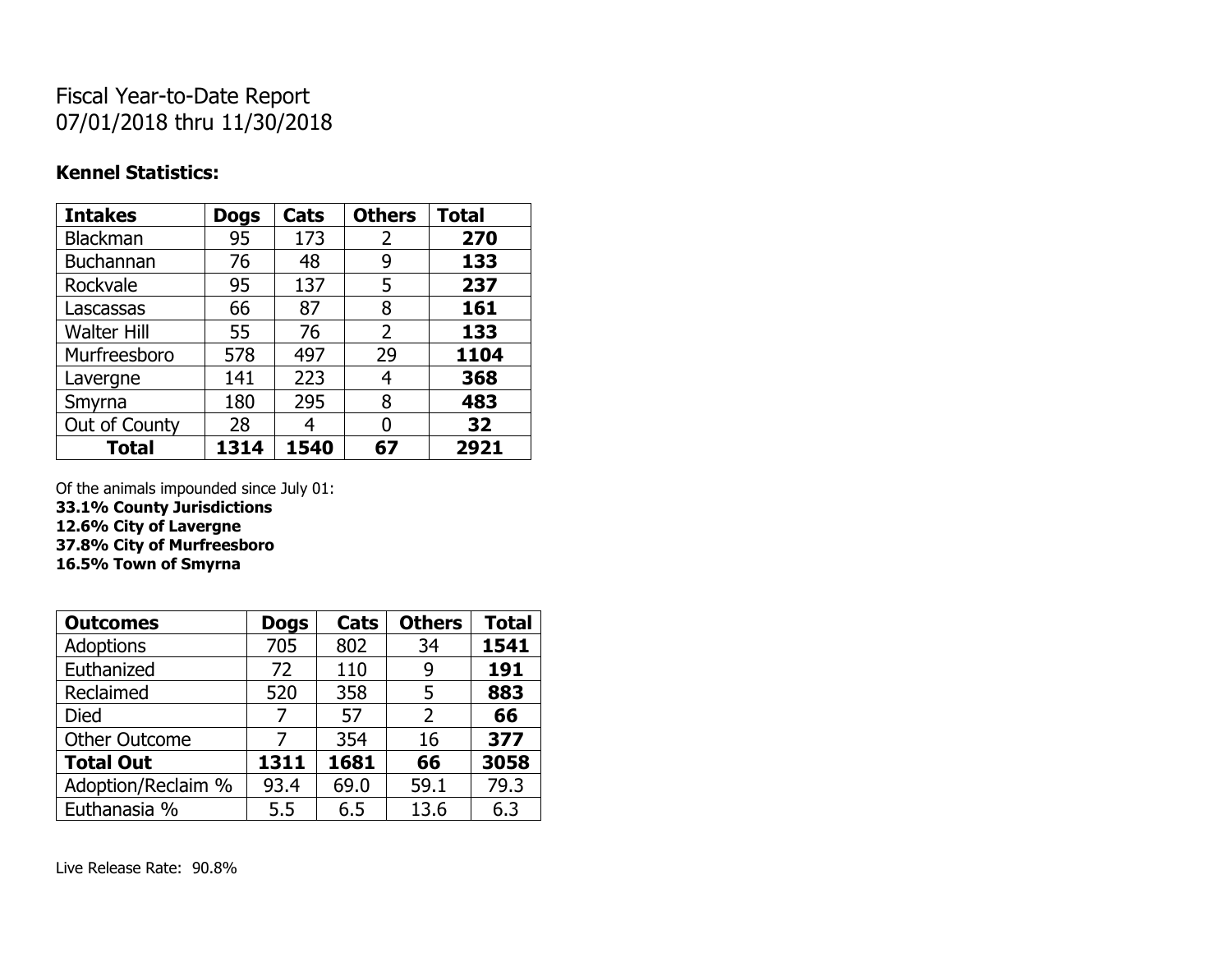13437 People have visited the shelter since July 01, 2018 looking for a lost /new pet.

12689 Logged calls/voice mails since July 01, 2018.

## **Activity Report by Jurisdiction:**

| Zones           | <b>Calls Received</b> | Calls Completed |
|-----------------|-----------------------|-----------------|
| <b>Blackman</b> | 1339                  | 1343            |
| Buchannan       | 607                   | 611             |
| Lavergne        | 1583                  | 1586            |
| Lascassas       | 606                   | 605             |
| Murfreesboro    | 3187                  | 3210            |
| Rockvale        | 791                   | 795             |
| Smyrna          | 1074                  | 1080            |
| Walter Hill     | 541                   | 542             |
| Out of Area     | 81                    | 80              |
| <b>Total</b>    | 9809                  | 9852            |

40.5% County Jurisdictions 16.1% City of Lavergne 32.4% City of Murfreesboro 11.0% Town of Smyrna